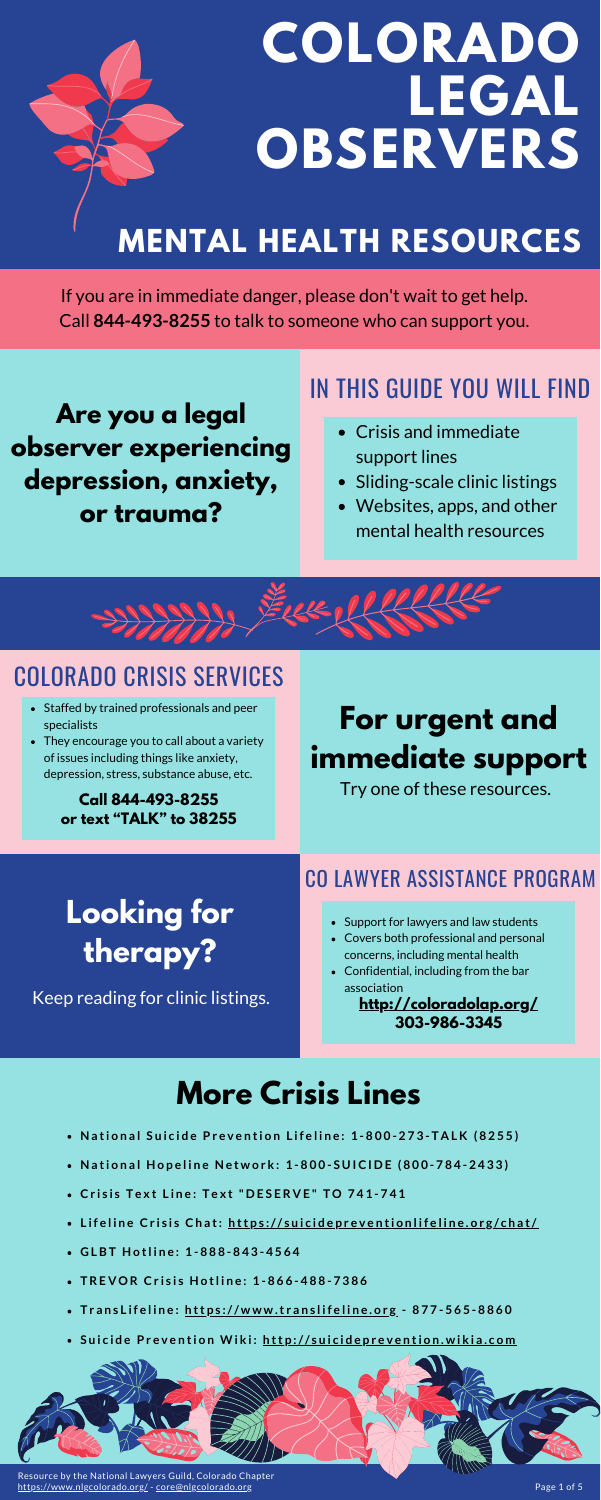Location: Denver Payment: Sliding scale, Medicaid, grants Website: [https://mhcd.org](https://mhcd.org/) Phone: 303-504-7900

#### **MARIA DROSTE COUNSELING CENTER**

Location: Denver Payment: Sliding scale Website: <https://mariadroste.org/> Phone: 303-867-4600

### FRONT RANGE

#### **MENTAL HEALTH CENTER OF DENVER**

#### **P E A K V I S T A E N R I C H M E N T A N D C O U N S E L I N G C E N T E R**

Location: Colorado Springs Payment: Sliding scale Website: <https://www.peakvista.org/locations/enrichment-and-counseling> Phone: 719-344-6889

#### **U M B R E L L A C O L L E C T I V E**

Location: Boulder Payment: Medicaid, sliding scale Website: <http://www.umbrellacollective.org/> Phone: 720-663-0163

#### **J E F F E R S O N C E N T E R**

Location: Multiple locations throughout Jefferson County Payment: Medicaid Website: <https://www.jcmh.org/> Phone: 303-425-0300

#### **A U R O R A M E N T A L H E A L T H C E N T E R**

Location: Aurora Payment: Medicaid, sliding scale Website: <https://www.aumhc.org/> Phone: 303-617-2300

#### **H E A R T C E N T E R E D C O U N S E L I N G**

Location: Locations include Littleton, Denver, Englewood Payment: Medicaid, sliding scale Website: <https://heartcenteredcounselors.com/> Phone: 970-310-3406





# **ACCESS THERAPY**

Here is a partial list of Colorado organizations providing sliding scale fees for therapy.

Resource by the National Lawyers Guild, Colorado Chapter <https://www.nlgcolorado.org/> - [core@nlgcolorado.org](mailto:core@nlgcolorado.org) Page 2 of 5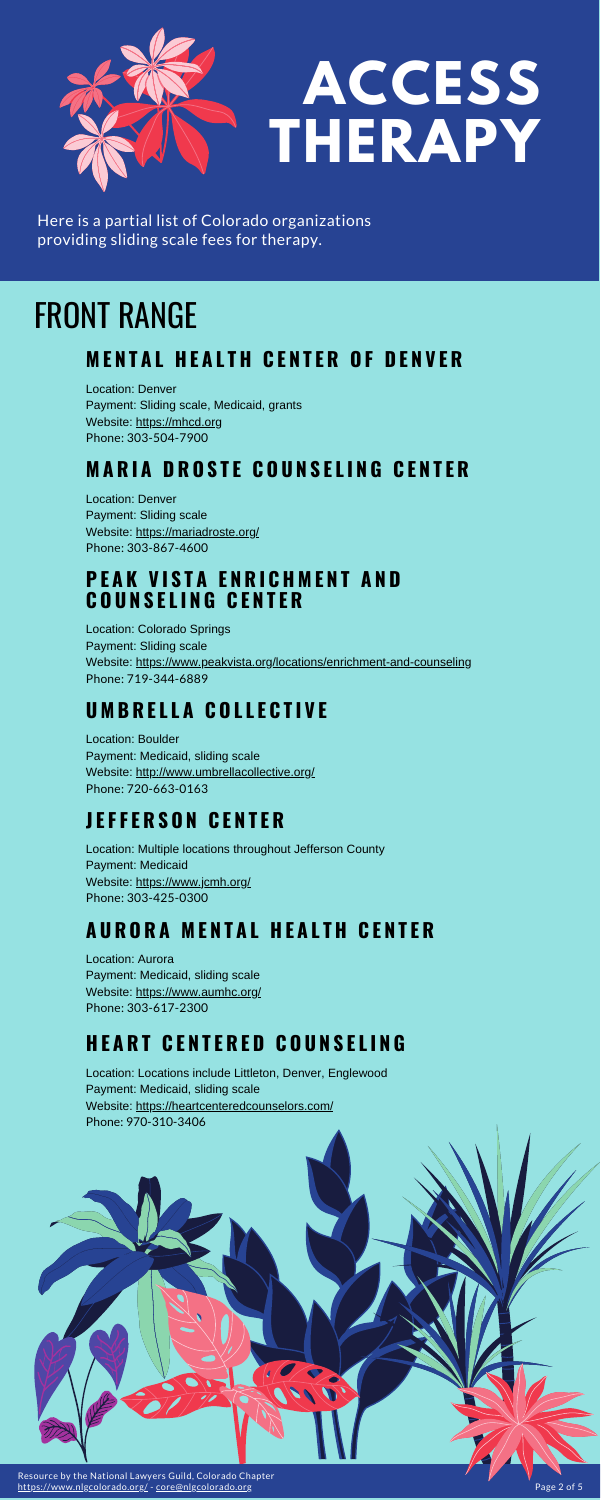Location: Grand Junction Payment: Sliding scale Website: <http://www.cecwecare.org/> Phone: 970-243-9539

### WESTERN SLOPE



#### **COUNSELING & EDUCATION CENTER**

#### **M I N D S P R I N G S H E A L T H**

Location: Multiple locations throughout northwest CO Payment: Sliding scale Website:<https://www.mindspringshealth.org/> Phone: Varies by location

### **SOUTHEAST**

#### $S$  **OUTHEAST HEALTH GROUP**

Location: Greeley Payment: Medicaid, sliding scale Website:<https://northrange.org/> Phone: 970-347-2120

### NORTH

#### **NORTH RANGE BEHAVIORAL HEALTH**

#### **H E A R T C E N T E R E D C O U N S E L I N G**

Location: Locations include Fort Collins, Greeley, Loveland Payment: Medicaid, sliding scale Website:<https://heartcenteredcounselors.com/> Phone: 970-310-3406

Location: La Junta, Lamar, Rocky Ford, Eads, Springfield Payment: Sliding scale Website:<https://www.southeasthealthgroup.org/> Phone: 800-511-5446

## **SOUTH**

#### **S A N L U I S V A L L E Y H E A L T H**

Location: Alamosa, Antonito, La Jara, Monte Vista Payment: Sliding scale Website: <https://www.sanluisvalleyhealth.org/services/behavioral-health/> Phone: 719-589-8008

### **SOUTHWEST**

#### **COLUMBINE BEHAVIORAL HEALTHCARE**

Location: Durango Payment: Medicaid, sliding scale [Website: https://www.axishealthsystem.org/locations/durango/columbine-](https://www.axishealthsystem.org/locations/durango/columbine-behavioral-healthcare/)

behavioral-healthcare/ Phone: 970-259-2162

Resource by the National Lawyers Guild, Colorado Chapter <https://www.nlgcolorado.org/> - [core@nlgcolorado.org](mailto:core@nlgcolorado.org) Page 3 of 5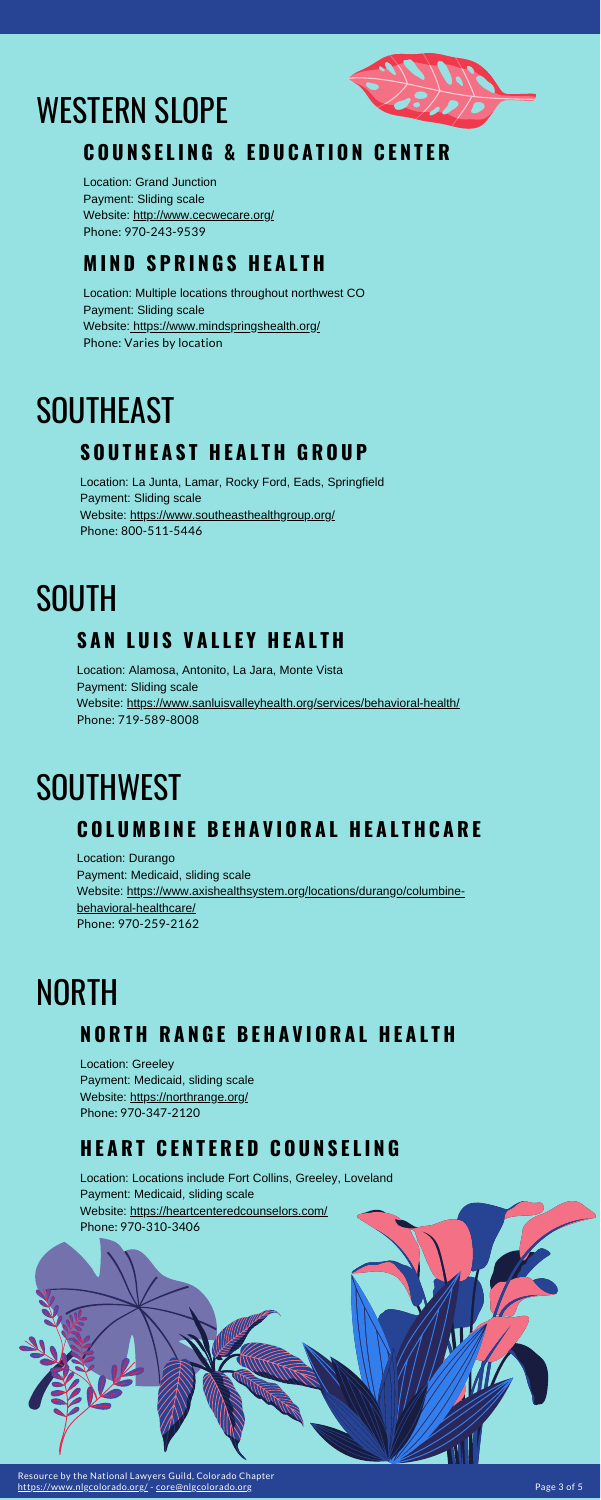

## **MORE RESOURCES**

These free resources may serve as a supplement to other supports.

Remember that if you need urgent support, call 844-493-8255 or text "TALK" to 38255

- AI-based app for mental health logging
- Log your emotions and the AI will talk you through CBT techniques to help cope with them
- Great for tracking long term issues and contributing factors

### **MORE THERAPY RESOURCES**

Cost: \$80/week Format: Messaging, live chat/phone/video Website: <https://www.betterhelp.com/> Notes: Seems to have better support for LGBTQ+ individuals (based on intake questionnaire)

- Virtual course targeting depression
- 8 self-paced lessons cover the basics of Cognitive Behavioral Therapy
- Intended to be completed over an 8-week period

Cost: \$60-80/week Format: Text, audio, or video messages; live video available on more expensive plans Website: <https://www.talkspace.com/> Notes: Offers plans with different prices and features

Cost: one-time membership fee of \$59, then \$30-60/session after Format: Online and in person Website: <https://openpathcollective.org/> Notes: Closer to traditional therapy. You join the collective and then select a therapist.

- Free online chat support staffed by peer listeners
- Also provides online therapy services (not free)
- Available as an app or in your browser

### ONLINE/HYBRID THERAPY

Here are other resources to look at to support your mental health.

### 7 CUPS

**[7cups.com](https://www.7cups.com/) or download the app**

### CIMHS - BLISS

#### **<https://cimhs.com/>**



#### YOUPER

**on iOS and Android**

#### **B E T T E R H E L P**

#### **T A L K S P A C E**

#### **O P E N P A T H**

### FREE APPS AND WEBSITES